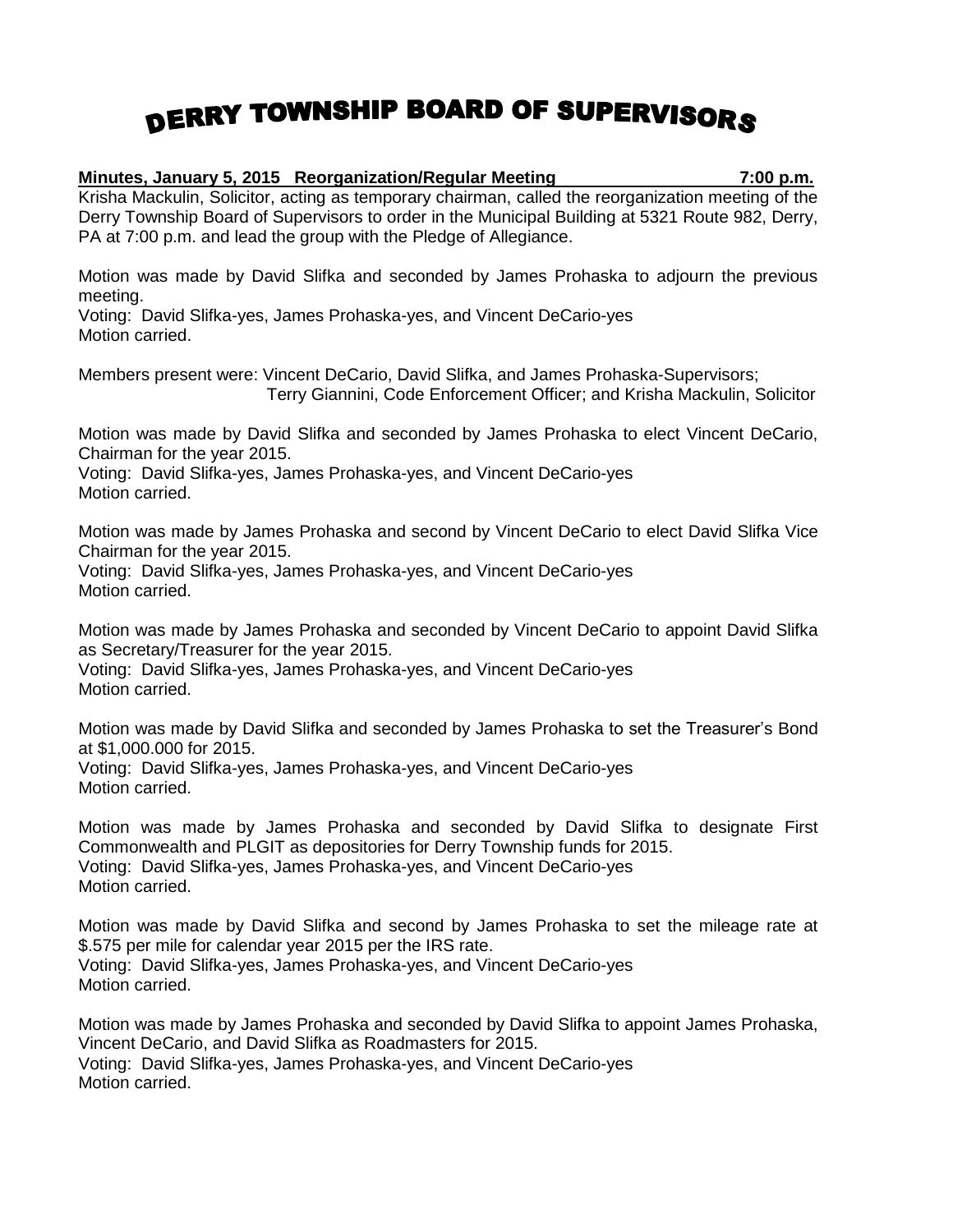Motion was made by David Slifka and seconded by James Prohaska to maintain three Road Districts as follows: District 1- Vincent DeCario; District 2- David Slifka, and District 3-James Prohaska.

Voting: David Slifka-yes, James Prohaska-yes, and Vincent DeCario-yes Motion carried.

Motion was made by James Prohaska and seconded by David Slifka to appoint the firm of Dodaro, Matta, and Cambest as Solicitor for 2015.

Voting: David Slifka-yes, James Prohaska-yes, and Vincent DeCario-yes Motion carried.

Motion was made by David Slifka and seconded by James Prohaska to appoint Gibson-Thomas Engineering Co., Inc. as Engineer at will for 2015. Voting: David Slifka-yes, James Prohaska-yes, and Vincent DeCario-yes Motion carried.

Motion was made by James Prohaska and seconded by David Slifka to appoint Emil Bove of Bove Engineering as Certified Sewage Enforcement Officer for 2015. Voting: David Slifka-yes, James Prohaska-yes, and Vincent DeCario-yes Motion carried.

Motion was made by David Slifka and seconded by James Prohaska to award the Insurance Contract for 2015 to Varine-Slavin Insurance Agency. Voting: David Slifka-yes, James Prohaska-yes, and Vincent DeCario-yes Motion carried.

Motion was made by James Prohaska and seconded by David Slifka to appoint Terry Giannini as Emergency Management Director for 2015.

Voting: David Slifka-yes, James Prohaska-yes, and Vincent DeCario-yes Motion carried.

Motion was made by David Slifka and seconded by James Prohaska to appoint Richard Laick to the Vacancy Board for 2015. Voting: David Slifka-yes, James Prohaska-yes, and Vincent DeCario-yes

Motion carried.

Motion was made by James Prohaska and seconded by David Slifka appoint Dale Hines to the Derry Township Municipal Authority for a five-year term. Voting: David Slifka-yes, James Prohaska-yes, and Vincent DeCario-yes Motion carried.

Motion was made by David Slifka and second by James Prohaska to hold meetings on the first Tuesday of each month for 2015 except for the November meeting which will be held on the first Wednesday. The meetings will be held at 7 p.m. in the Derry Township Municipal Building, 5321 Route 982, Derry, PA 15627. Meeting dates are as follows:

February 3, March 3, April 7, May 5, June 2, July 7, August 4, September 1, October 6, November 4, and December 1

Voting: David Slifka-yes, James Prohaska-yes, and Vincent DeCario-yes Motion carried.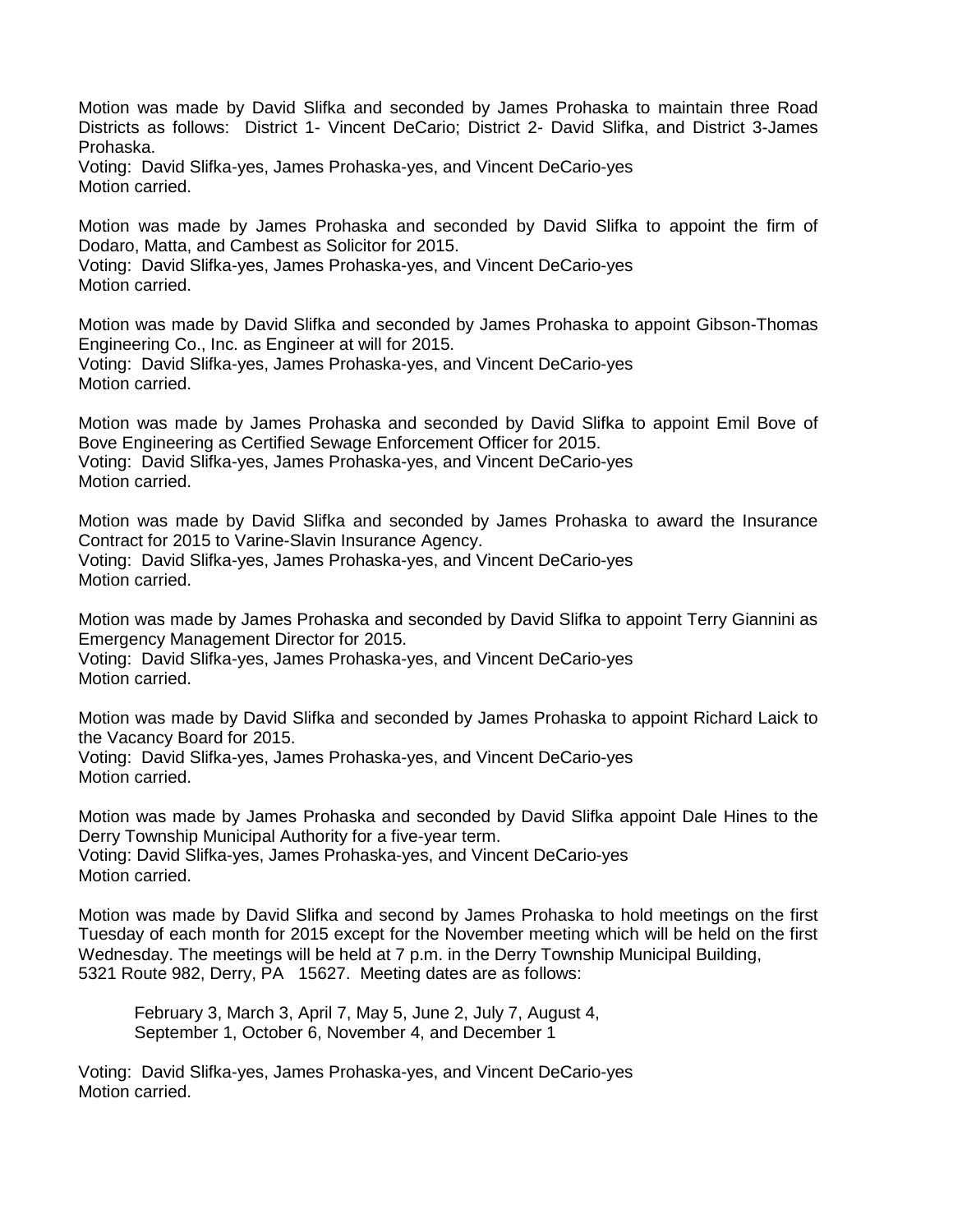Motion was made by James Prohaska and seconded by David Slifka to approve the Board of Supervisors attendance at the 92nd Annual State Convention of the Pennsylvania Association of Township Supervisors to be held April 19-22, 2015 with the Voting delegate to be the Chairman. Supervisors will be paid their normal wages and expenses that include room, meals, and travel. Voting: David Slifka-yes, James Prohaska-yes, and Vincent DeCario-yes Motion carried.

Motion was made by David Slifka and seconded by James Prohaska to continue all policies and procedures, millage, fire hydrant and street light taxes at 2005 levels except for the cost of lien letters which is being increased to \$25.00:

| <b>Real Estate Tax</b>         |  | 3 mills                          |
|--------------------------------|--|----------------------------------|
| Earned Income Tax              |  | $1\% = 50\%$ to Township         |
|                                |  | 50% to School District           |
| Amusement Tax                  |  | 5% - Price of Admission          |
| <b>Municipal Lien Letters-</b> |  | \$25                             |
| <b>Street Light Tax</b>        |  | Flat Rate: \$20 occupied parcels |
|                                |  | \$10 vacant parcels              |
| Fire Hydrant                   |  | Flat Rate: \$6                   |
| <b>Driveway Permits</b>        |  | \$25                             |
| Road Bonding                   |  | \$12,500 per mile                |
| <b>Solicitation Permits</b>    |  | \$50 per month                   |
| <b>Encroachment Permits</b>    |  | Per PennDOT Fee Schedule         |

Voting: David Slifka-yes, James Prohaska-yes, and Vincent DeCario-yes Motion carried.

The meeting was open to the public for comments: Nancy Muncher questioned why Eastern Derry Township Volunteer Fire Department is conducting a "Boot Drive". Krisha Mackulin, Solicitor, explained that Eastern Derry Township Volunteer Fire Department is not an operational fire department and not servicing Derry Township; however, they are permitted to collect on \behalf of the relief association. A discussion was held.

Laura Heacox stated her son was approached last week to join the Eastern Derry Township Volunteer Fire Department and questioned if the firemen were permitted to solicit for new members. A discussion was held.

Kelly Tua Hammers stated she did not hear anything back from DEP and questioned if the Supervisors did. A discussion was held.

Bradenville Fire Chief, Mark Piantine, asked if residents could shovel snow away from the fire hydrants. The fire hydrants need to be accessible.

ANNOUNCEMENTS: Christmas Tree Recycling Remove vehicles and basketball hoops from roads during the winter. DO NOT THROW SNOW ONTO TOWNSHIP ROAD RIGHT-OF WAYS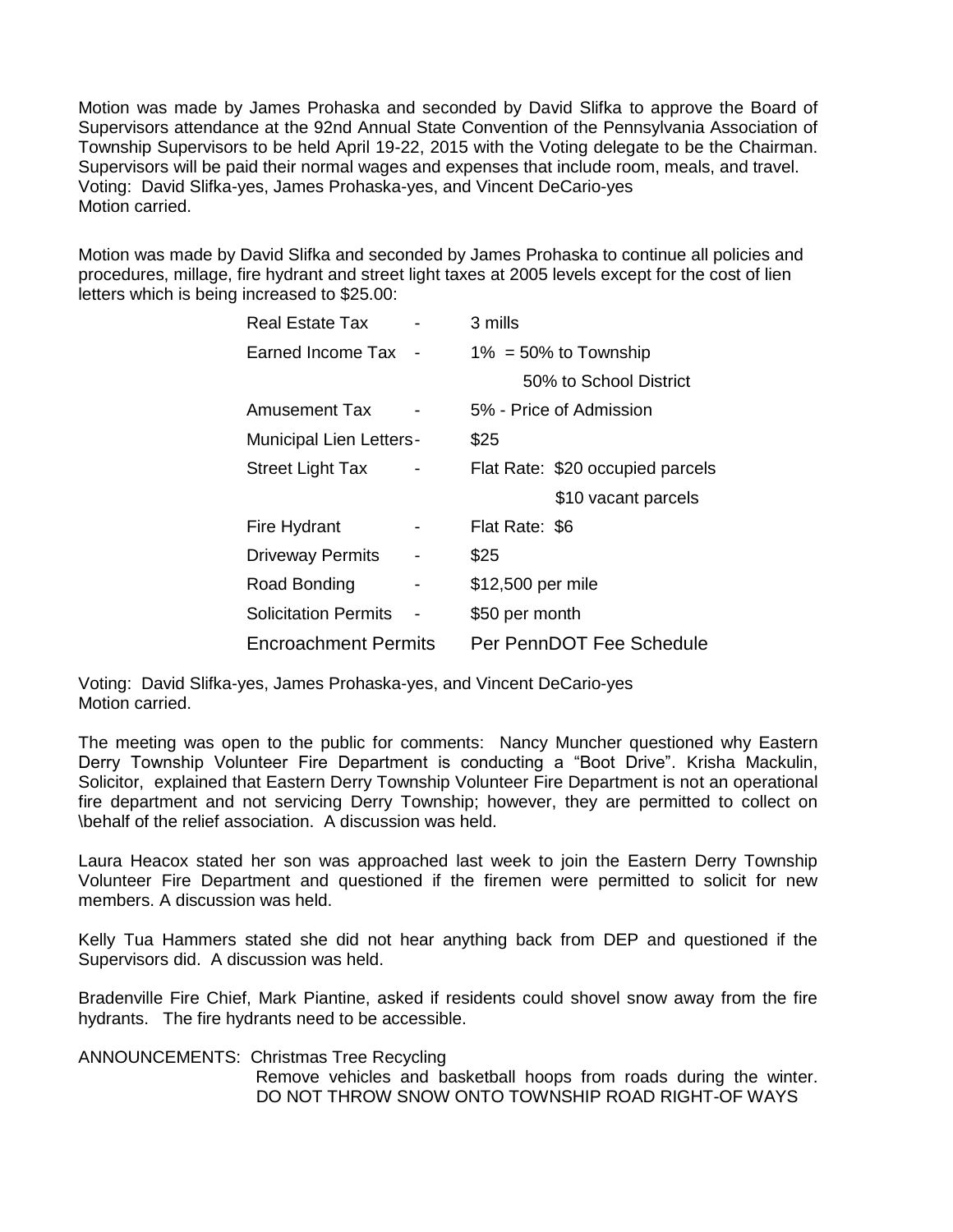Motion was made by James Prohaska and seconded by David Slifka to approve Minutes of December 2, 2014.

Voting: David Slifka-yes, James Prohaska-yes, and Vincent DeCario-yes Motion carried.

Motion was made by David Slifka and seconded by James Prohaska to approve the payroll of December 4, 18, and 30, 2014 for payment. Voting: David Slifka-yes, James Prohaska-yes, and Vincent DeCario-yes

Motion carried.

Motion was made by James Prohaska and seconded by David Slifka to approve the bills of December 3, 17, 22, and 30, 2014 for payment. Voting: David Slifka-yes, James Prohaska-yes, and Vincent DeCario-yes Motion carried.

Motion was made by David Slifka and seconded by James Prohaska to approve the Treasurer's Report for December 2014.

Voting: David Slifka-yes, James Prohaska-yes, and Vincent DeCario-yes Motion carried.

Motion was made by James Prohaska and seconded by David Slifka to adopt Resolution No. 551-2015 approving the Derry Township agricultural security area proposal with additions and modifications.

Voting: David Slifka-yes, James Prohaska-yes, and Vincent DeCario-yes Motion carried.

Motion was made by David Slifka and seconded by James Prohaska to approve Resolution No. 552-2015 adopting the Westmoreland County Hazard Mitigation Plan as the official Hazard Mitigation Plan of the Township of Derry and implement the recommended activities assigned to the Township.

Voting: David Slifka-yes, James Prohaska-yes, and Vincent DeCario-yes Motion carried.

Motion was made James Prohaska and seconded by David Slifka to review the Kissel Subdivision located along Walnut Street:

Approval of this plan does not constitute acceptance of the streets as dedicated and laid out on said plan until they are developed to the Township's specifications at which time formal written notice of acceptance of dedication will be delivered by the Derry Township Board of Supervisors to the developer.

Voting: David Slifka-yes, James Prohaska-yes, and Vincent DeCario-yes Motion carried.

Motion was made David Slifka and seconded by James Prohaska to review the Shank Subdivision No. 2 located along Barnhart Road:

Approval of this plan does not constitute acceptance of the streets as dedicated and laid out on said plan until they are developed to the Township's specifications at which time formal written notice of acceptance of dedication will be delivered by the Derry Township Board of Supervisors to the developer.

Voting: David Slifka-yes, James Prohaska-yes, and Vincent DeCario-yes Motion carried.